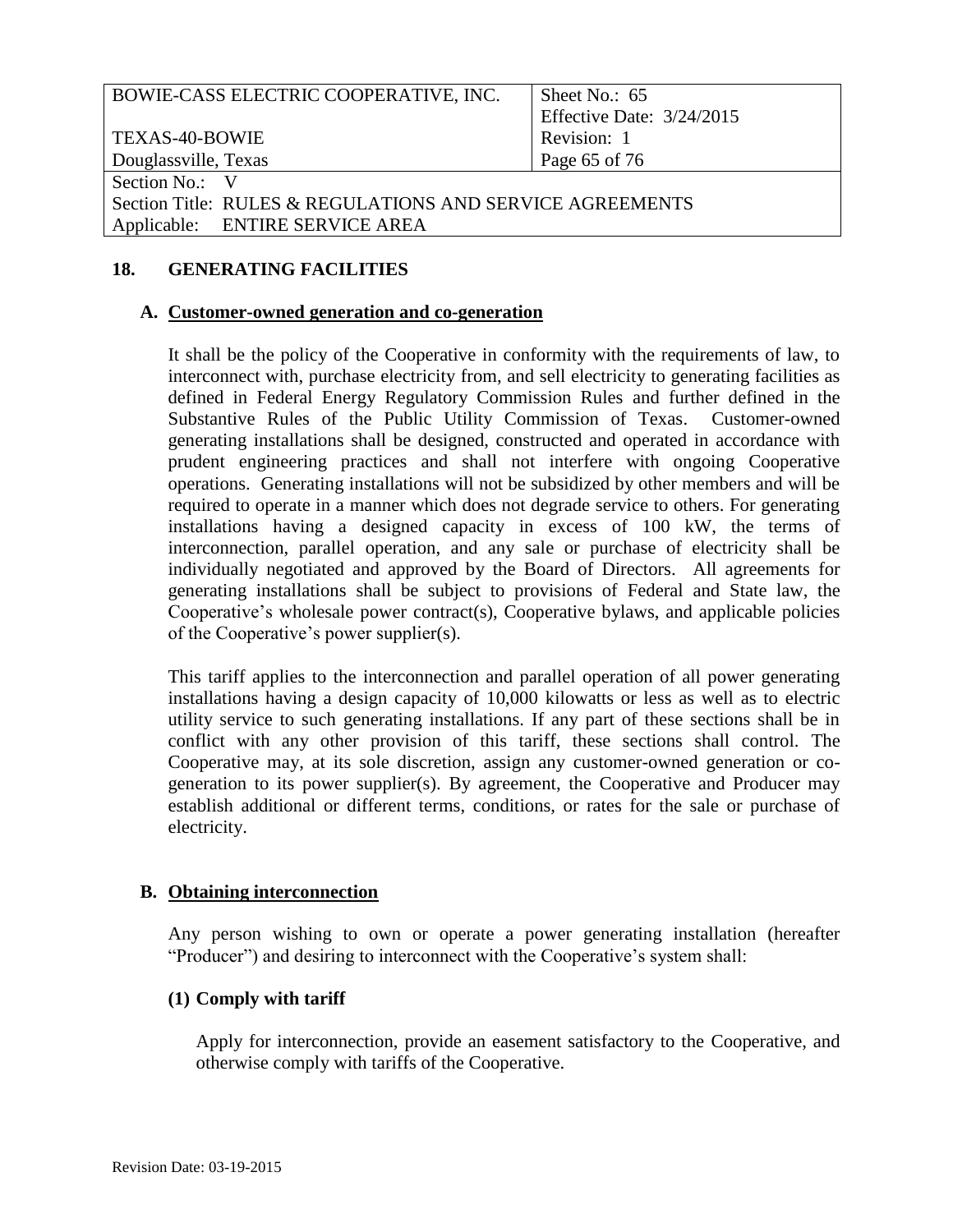| BOWIE-CASS ELECTRIC COOPERATIVE, INC.                     | Sheet No.: 65             |
|-----------------------------------------------------------|---------------------------|
|                                                           | Effective Date: 3/24/2015 |
| TEXAS-40-BOWIE                                            | Revision: 1               |
| Douglassville, Texas                                      | Page 66 of 76             |
| Section No.: V                                            |                           |
| Section Title: RULES & REGULATIONS AND SERVICE AGREEMENTS |                           |
| Applicable: ENTIRE SERVICE AREA                           |                           |

#### **(2) Provide information**

 At least 60 days in advance of interconnection, submit a plan showing the electrical design of the generating installation including equipment for interconnection with the Cooperative's system. Producer shall also provide such additional information as may be required by the Cooperative.

 In the event Producer's plan involves the use of non-standard equipment or design techniques, the Cooperative may require such plan to be approved by a registered professional engineer. Any review or acceptance of such plan by the Cooperative shall not impose any liability on the Cooperative and does not guarantee the adequacy of Producer's equipment to perform its intended function. The Cooperative disclaims any expertise or special knowledge relating to the design or performance of generating installations and does not warrant the efficiency, cost-effectiveness, safety, durability or reliability of generating installations.

#### **(3) Pay pre-interconnection study fees**

 The Cooperative may conduct an interconnection service study, coordination study or system impact study prior to interconnection of a generating facility. In instances where such studies are deemed necessary, the scope of such studies shall be based on the characteristics of the particular generation facility to be interconnected and the the Cooperative and Producer, studies related to interconnection of on-site distributed Cooperative's utility system at the specific proposed location. By agreement between generation may be conducted by a qualified third party.

- a) In certain instances, particularly generation facilities of less than 50 kW, a pre-interconnection study and fees may be waived.
- b) A pre-interconnection study for distributed generation units up to 500 kW that export not more than 15% of the total load on a single radial feeder and contribute not more than 25% of the maximum potential short circuit current on a single radial feeder may be required. The customer shall receive an estimate of the study cost and may be required to enter into a binding agreement to pay or pre-pay estimated study costs before the Cooperative initiates the study.
- c) A pre-interconnection study for distributed generation units of over 500 kW will be required. The customer shall receive an estimate of the study cost and shall be required to enter into a binding agreement to pay or pre-pay estimated study costs before the Cooperative initiates the study.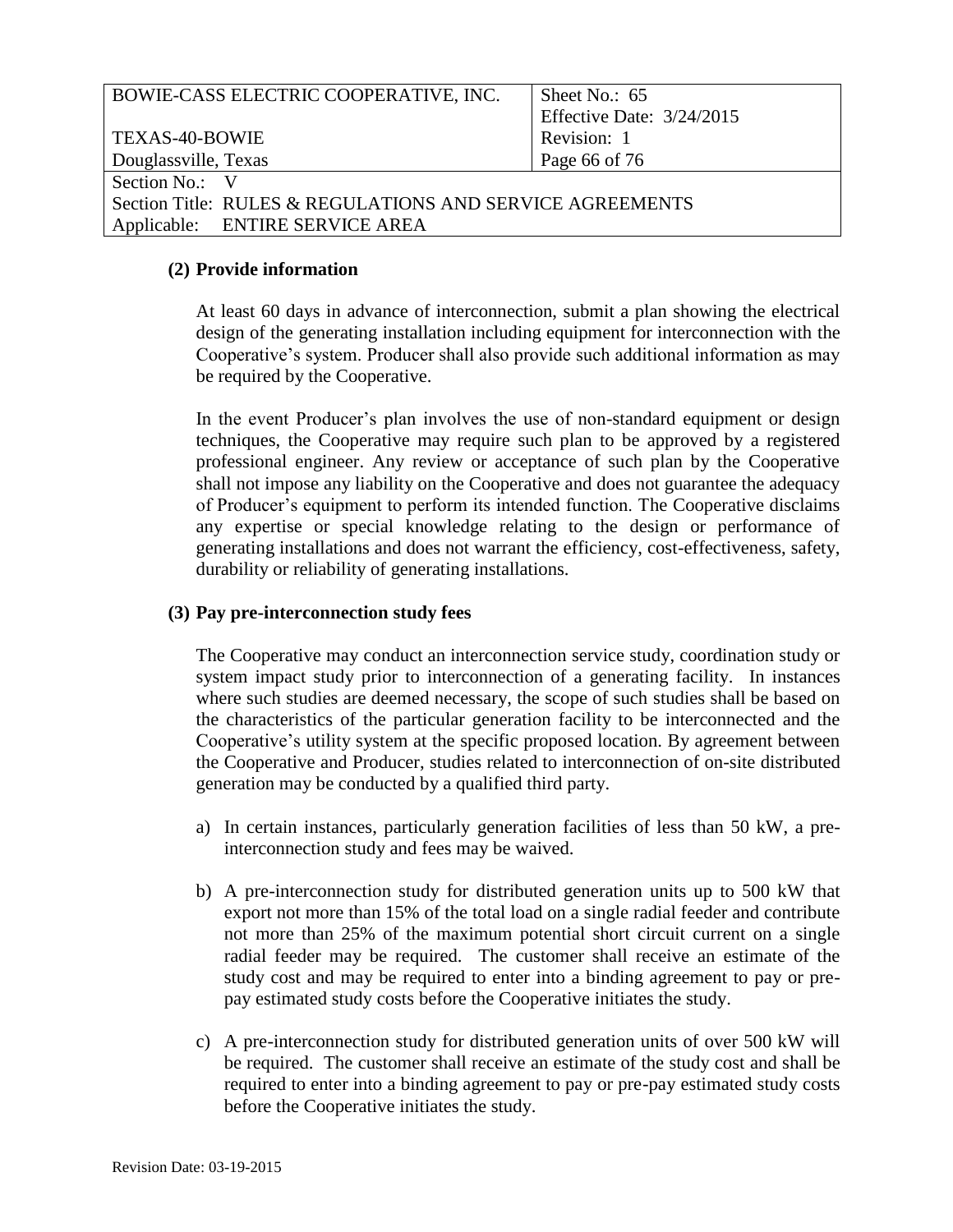| BOWIE-CASS ELECTRIC COOPERATIVE, INC.                     | Sheet No.: 65             |
|-----------------------------------------------------------|---------------------------|
|                                                           | Effective Date: 3/24/2015 |
| TEXAS-40-BOWIE                                            | Revision: 1               |
| Douglassville, Texas                                      | Page 67 of 76             |
| Section No.: V                                            |                           |
| Section Title: RULES & REGULATIONS AND SERVICE AGREEMENTS |                           |
| Applicable: ENTIRE SERVICE AREA                           |                           |

 The conduct of any such pre-interconnection study shall take no more than four weeks; and the Cooperative shall prepare written reports of the study findings and make them available to the customer; and the study shall consider both the costs incurred and the benefits realized as a result of the interconnection of the distributed generation to the Cooperative's utility system.

# **(4) Pay for extension of Cooperative's facilities**

 Comply with conditions for extension of the Cooperative's distribution system as may be determined by the Cooperative in accordance with the following extension policy:

 If any extension of Cooperative's distribution system is required for sale or receipt of electric energy to or from a generating installation, whether or not in conjunction with another use, the Cooperative shall exercise prudent judgment in determining the conditions under which such extensions will be made. Each case shall be viewed individually considering: (1) cost to provide service, (2) longevity of the load, (3) annual load factor, (4) possibility of other loads developing along the proposed line extension, (5) longevity, capacity, and dependability of power to be received by the Cooperative, (6) anticipated annual revenue, and (7) compatibility with planned system improvements. In no case shall Producer be charged less than standard line extension policy rates and standard line extension practices shall be maintained.

 and standard line extension practices shall be maintained. The Cooperative may require Producer to pay a contribution in aid-of-construction, in advance for construction.

#### **(5) Provide liability insurance**

 Furnish a certificate from Producer's insurance carrier showing satisfactory liability insurance including contractual liability insurance covering indemnity agreements which insures Producer against all claims for property damage and for personal injury or death arising out of, resulting from or in any manner connected with the installation, operating and maintenance of the Producer's generating equipment. The Cooperative may require additional coverage over and above standard policy terms. As well, the Cooperative may require that Producer's insurance policy certificate specifically list the Cooperative on the policy as an "additional insured" or "named insured".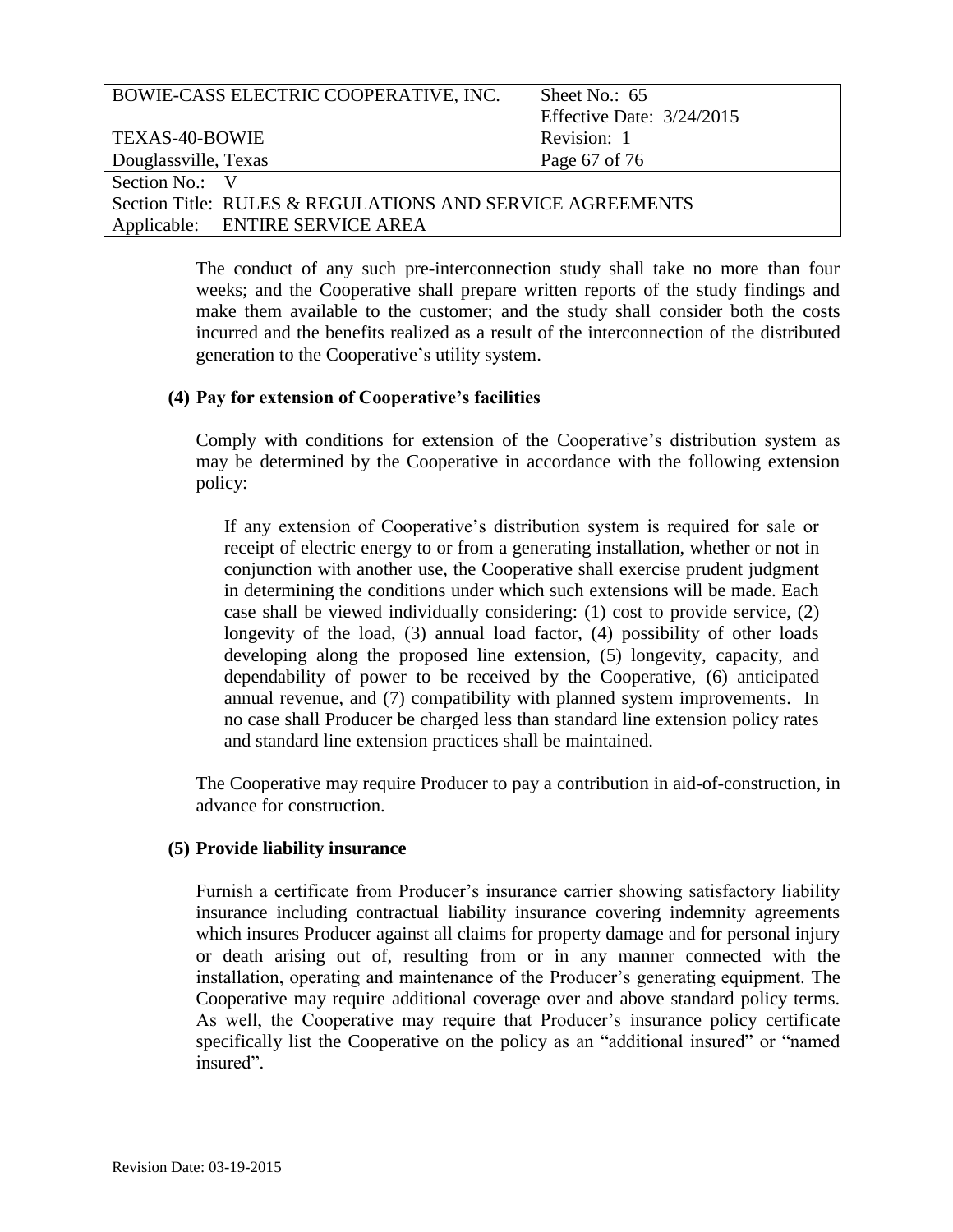| BOWIE-CASS ELECTRIC COOPERATIVE, INC.                     | Sheet No.: $65$           |
|-----------------------------------------------------------|---------------------------|
|                                                           | Effective Date: 3/24/2015 |
| <b>TEXAS-40-BOWIE</b>                                     | Revision: 1               |
| Douglassville, Texas                                      | Page 68 of 76             |
| Section No.: V                                            |                           |
| Section Title: RULES & REGULATIONS AND SERVICE AGREEMENTS |                           |
| Applicable: ENTIRE SERVICE AREA                           |                           |

#### **(6) Sign Contract**

 Sign and deliver to the Cooperative an Agreement for Interconnection and Parallel Operation of a Customer-owned Generation or Co-generation Installation; the form of which is contained in this tariff.

#### **(7) Complete Construction**

 Construct the power generation installation and install a disconnect switch and other protective equipment as may be required by the Cooperative to protect its personnel, facilities and operations.

#### **(8) Comply with laws**

 Comply with applicable Federal, State, and local laws, ordinances and regulations applicable to power generating installations.

# **(9) Notify Cooperative**

Notify the Cooperative in writing at least thirty (30) days in advance of energizing the power generating installation and permit the Cooperative to inspect and test protective equipment.

# **(10) Eliminate conditions preventing interconnection**

 In the event that it comes to the attention of the Cooperative that there are conditions preventing safe interconnection and proper parallel operations, it shall notify Producer and Producer shall not interconnect and/or initiate parallel operation until such conditions are corrected and Producer has given at least ten (10) days written notice to the Cooperative.

 The foregoing are conditions precedent to any obligation of the Cooperative to interconnect or provide any form of electric utility service.

# **C. Parallel operation**

#### **(1) Installation**

 With the exception of only the Cooperative's meter(s), the Producer shall own and be solely responsible for all the expense, installation, maintenance and operation of the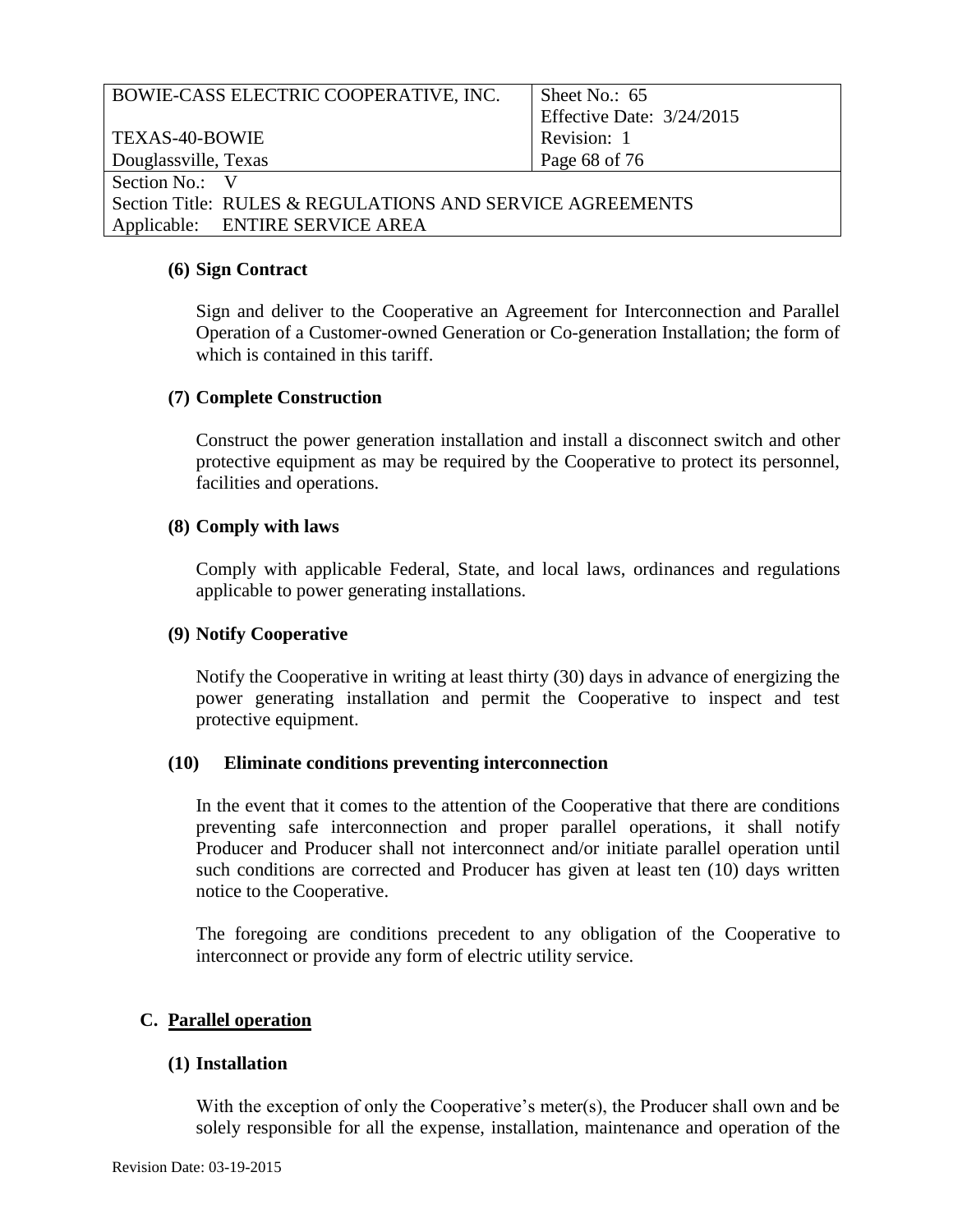| BOWIE-CASS ELECTRIC COOPERATIVE, INC.                     | Sheet No.: 65             |
|-----------------------------------------------------------|---------------------------|
|                                                           |                           |
|                                                           | Effective Date: 3/24/2015 |
| TEXAS-40-BOWIE                                            | Revision: 1               |
|                                                           |                           |
| Douglassville, Texas                                      | Page 69 of 76             |
|                                                           |                           |
| Section No.: V                                            |                           |
| Section Title: RULES & REGULATIONS AND SERVICE AGREEMENTS |                           |
|                                                           |                           |
| Applicable: ENTIRE SERVICE AREA                           |                           |
|                                                           |                           |

 power generating installation at and beyond the point where Producer's conductors contact Cooperative's conductors. The Producer's generating installations shall be designed and installed in accordance with applicable codes, regulations and prudent engineering practice.

# **(2) Self-protected generating installation**

 equipment necessary for the safe operation of the power generating installation in parallel with the Cooperative's electric distribution system. The equipment will have the Cooperative's system in the event of any outage of the Cooperative's system or a installation will also be designed installed and maintained to be self-protected from normal and abnormal conditions in the Cooperative's electric distribution system. The conditions for which the power generating installation shall be self-protected frequency deviation, harmonics, and faults and line clearing. The self-protection will be compatible with the Cooperative's system protection arrangements and operating policies. Specialized protective functions may be required by the Cooperative when, The Producer will furnish, install, operate and maintain the good order and repair all the capability to both establish and maintain synchronism with the Cooperative's system and to automatically disconnect and isolate the generating installation from malfunction of the power generating installation. The Producer's power generating shall include, but not be limited to, overvoltage, undervoltage, overcurrent, flicker, in the sole judgment of the Cooperative, the particular generating installation characteristics and/or distribution system characteristics so warrant.

# **(3) Quality of service**

 Producer's generating installation will generate power at the nominal voltage of the minus five percent (5%) at the nominal system frequency of 60 Hz plus or minus one- half (1/2) Hz. Producer shall not cause voltage flicker in excess of 3.0% as measured at the point of common coupling. Producer shall not cause total harmonic distortion (THD) in excess of 5.0% of the fundamental 60 Hz frequency nor 3.0% of the fundamental frequency for any individual harmonic when measured at the point of than ninety percent (90%) lagging or leading, the Producer will provide proper power factor correction (within ten percent (10%) of unity) or reimburse the Cooperative for Cooperative's electric distribution system at the Producer's delivery point plus or common coupling. Producer shall generate at a power factor that is as near one hundred percent (100%) as is practicable. In the event that the power factor is less the cost of any necessary correction.

 cycles if the voltage on one or more phases falls below 70% of nominal voltage on The Producer shall automatically disconnect from the Cooperative system within ten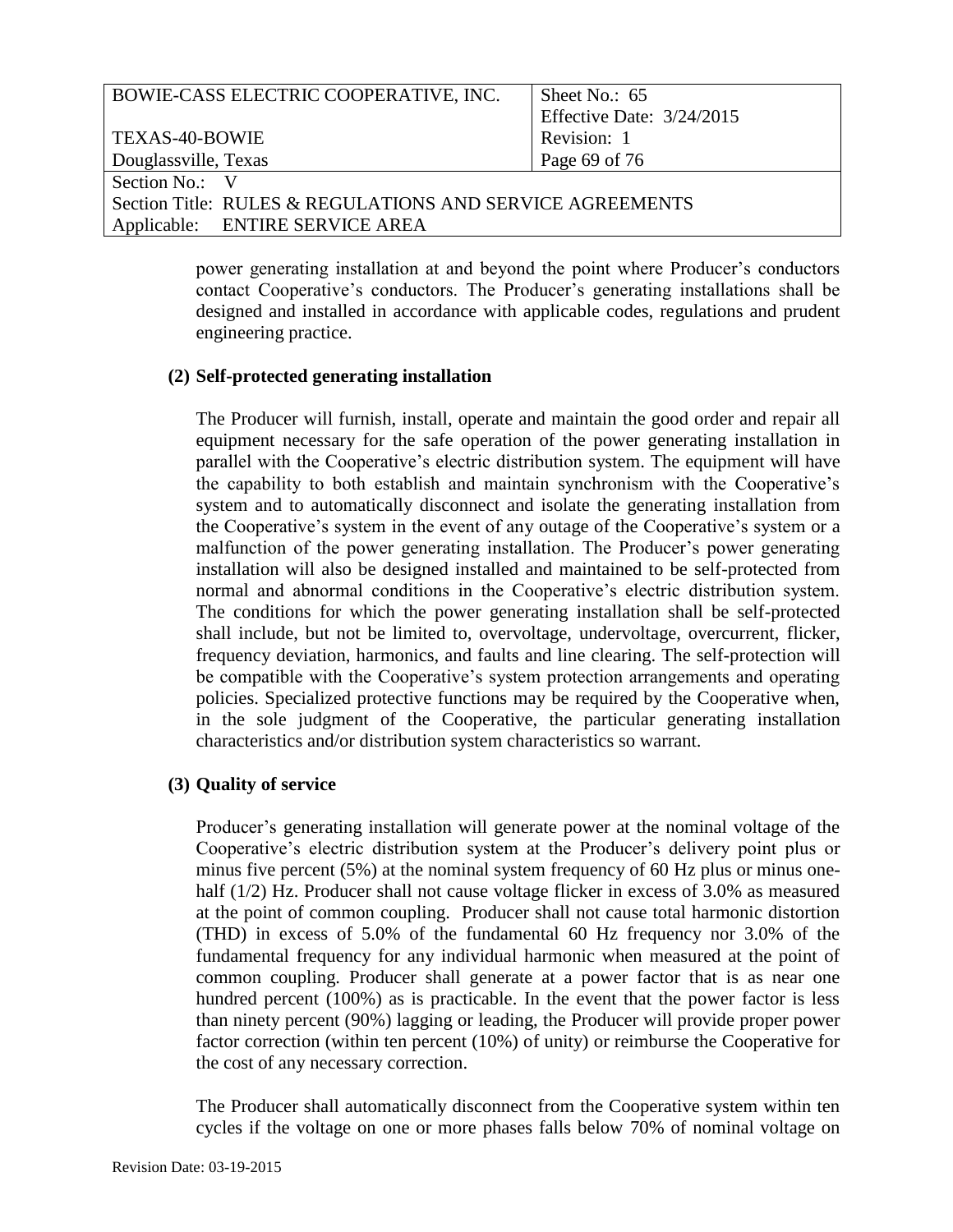| BOWIE-CASS ELECTRIC COOPERATIVE, INC.                     | Sheet No.: 65             |
|-----------------------------------------------------------|---------------------------|
|                                                           | Effective Date: 3/24/2015 |
| <b>TEXAS-40-BOWIE</b>                                     | Revision: 1               |
| Douglassville, Texas                                      | Page 70 of 76             |
| Section No.: V                                            |                           |
| Section Title: RULES & REGULATIONS AND SERVICE AGREEMENTS |                           |
| Applicable: ENTIRE SERVICE AREA                           |                           |

 the Cooperative system serving the producer premises. This disconnect timing also ensures that the generator is disconnected from the utility system prior to automatic re-close of breakers. The producer may reconnect when the system voltage and frequency return to normal range and the system is stabilized.

 The overall quality of the power provided by Producer including, but not limited to, the effects of harmonic distortion, voltage regulation, voltage flicker, switching surges, and power factor, will be such that the Cooperative's electric distribution system is not adversely affected in any manner. In the event that adverse affects are caused in whole or in part by Producer's power generating installation, the Producer will correct the cause of such effects or reimburse the Cooperative for the cost of any required correction. If adverse affects are not promptly corrected, Producer's facility may be isolated from the Cooperative's electrical system.

# **(4) Safety disconnect**

 The Producer, or at the Producer's option, the Cooperative, shall provide and install, will be located so as to be readily accessible to Cooperative personnel in a location acceptable to both the Producer and the Cooperative. It shall be the type of switch which can be secured in an open position by a Cooperative padlock. The Cooperative shall have the right to lock the switch open, whenever, in the judgment of the Cooperative: (1) it is necessary to maintain safe electrical operating or maintenance Cooperative's electric distribution system, or (3) there is a system emergency or other at the Producer's expense, a visible break disconnect switch. The disconnect switch conditions, (2) the Producer's power generating installation adversely affects the abnormal operating condition which warrants disconnection.

 The Cooperative reserves the right to operate the disconnect switch for the protection of the Cooperative's system even if it affects Producer's power generating installation. In the event the Cooperative opens and closes the disconnect switch it shall not be responsible for energization or restoration of parallel operation of the generating installation. The Cooperative will make reasonable efforts to notify the Producer in the event the disconnect switch has been operated at any time for any reason.

 padlock from disconnect switch at any time for any reason. The Producer shall not bypass open disconnect switch or remove Cooperative's

#### **(5) Communications**

 For larger or unique facilities, the Cooperative may require that a communication channel be provided by the customer to provide communication between the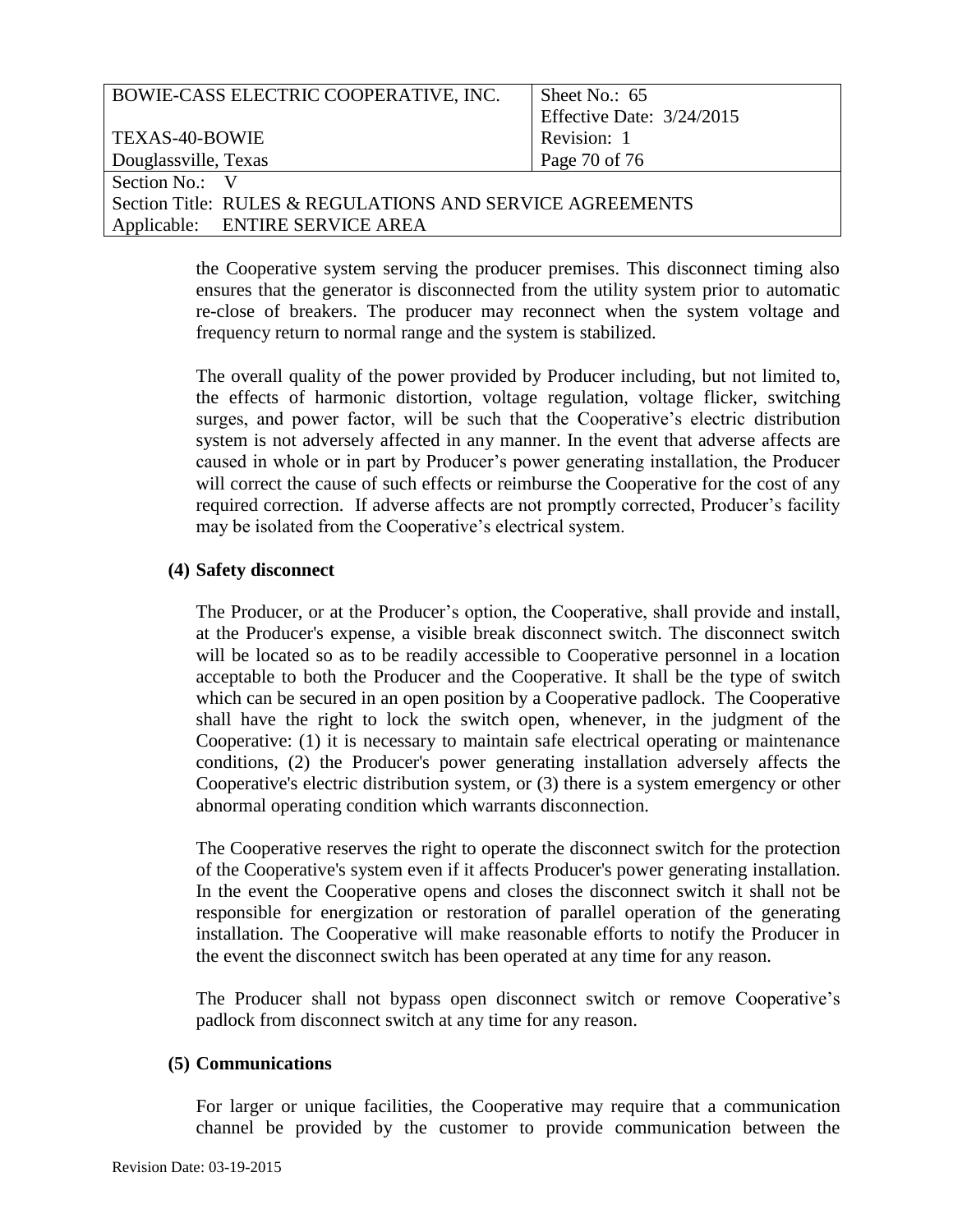| BOWIE-CASS ELECTRIC COOPERATIVE, INC.                     | Sheet No.: $65$           |
|-----------------------------------------------------------|---------------------------|
|                                                           | Effective Date: 3/24/2015 |
| TEXAS-40-BOWIE                                            | Revision: 1               |
| Douglassville, Texas                                      | Page 71 of 76             |
| Section No.: V                                            |                           |
| Section Title: RULES & REGULATIONS AND SERVICE AGREEMENTS |                           |
| Applicable: ENTIRE SERVICE AREA                           |                           |
|                                                           |                           |

 Cooperative and the customer's facility. The channel may be a leased telephone circuit or other mutually agreed upon medium.

# **(6) Access**

 Persons authorized by the Cooperative will have the right to enter the Producer's property for the purpose of operating or inspecting the disconnect switch or metering. Such entry onto the Producer's property may be without notice. If the Producer erects or maintains locked gates or other barriers, the Producer will furnish the Cooperative with convenient means to circumvent the barrier for access to the disconnect switch and meter(s).

# **(7) Modifications of Cooperative system**

 In the event that it is necessary at the time of initial interconnection or at some future or continue to purchase Producer's output, the Producer will reimburse the Cooperative for all just and reasonable costs of modification which are allocable to the Producer's power generating installation. The modifications may include, but are time for the Cooperative to modify its electric distribution system in order to purchase not limited to, special interconnection equipment, protective devices, and control devices or upgrading of distribution system components.

# **(8) Liability for injury and damages**

 Producer assumes full responsibility for electric energy furnished to him at and past the point of interconnection and will indemnify the Cooperative against and hold the Cooperative harmless from all claims for both injuries to persons, including death resulting therefrom, and damages to property occurring upon the premises owned or operated by Producer arising from electric power and energy delivered by the Cooperative or in any way arising directly or indirectly from Producer's generating installation.

 The Cooperative shall not be liable for either direct or consequential damages resulting from failures, interruptions, or voltage and wave form fluctuations but not limited to, acts of God or public enemy, sabotage and/or vandalism, accidents, fire, explosion, labor troubles, strikes, order of any court or judge granted in any order bona fide adverse legal proceeding or action, or any order of any commission, occasioned by causes reasonably beyond the control of the Cooperative, including, tribunal or governmental authority having jurisdiction.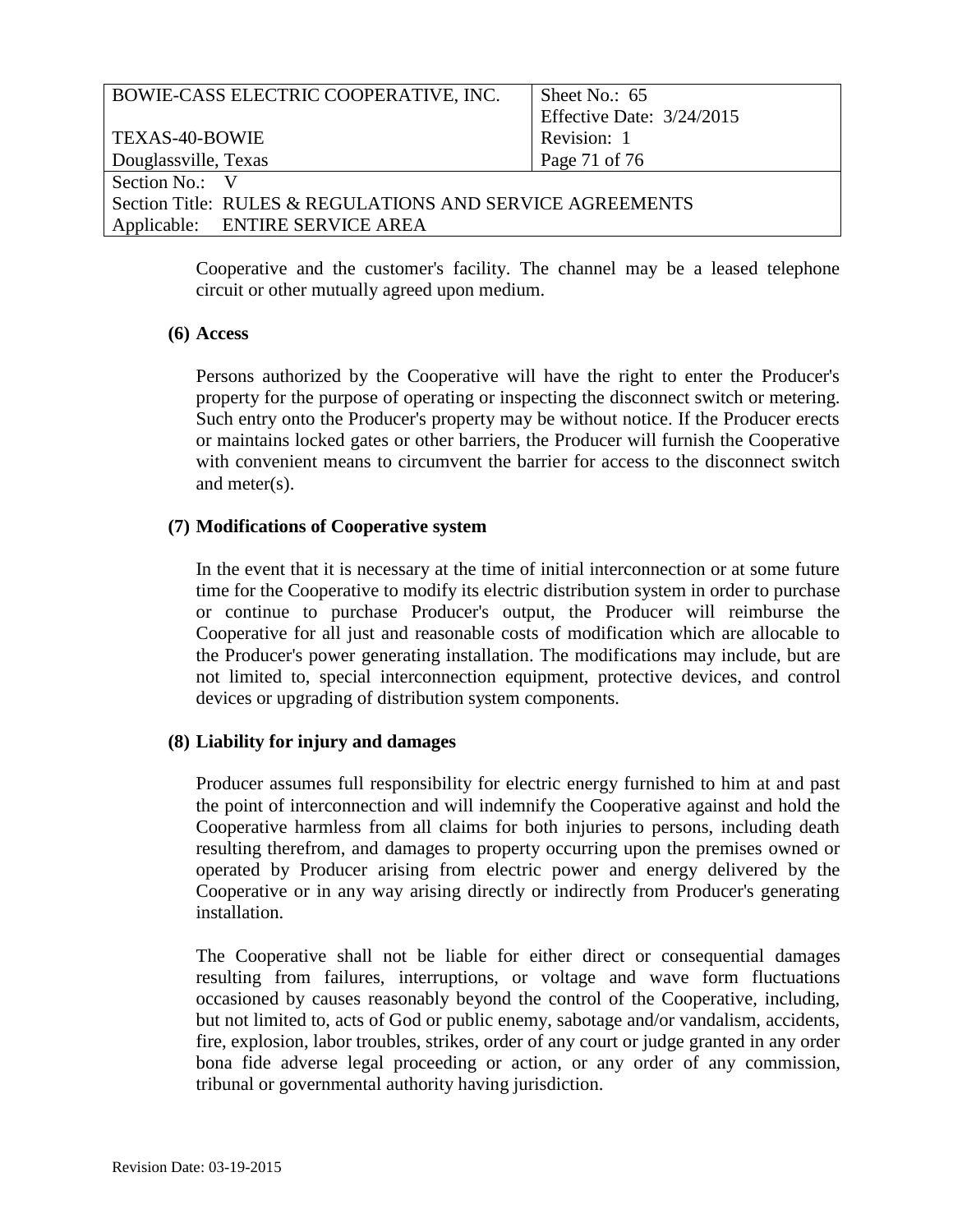| BOWIE-CASS ELECTRIC COOPERATIVE, INC.                     | Sheet No.: 65             |
|-----------------------------------------------------------|---------------------------|
|                                                           | Effective Date: 3/24/2015 |
| TEXAS-40-BOWIE                                            | Revision: 1               |
| Douglassville, Texas                                      | Page 72 of 76             |
| Section No.: V                                            |                           |
| Section Title: RULES & REGULATIONS AND SERVICE AGREEMENTS |                           |
| Applicable: ENTIRE SERVICE AREA                           |                           |

#### **(9) Metering**

 At the Producer's option, if the output of the Producer's generating installation is to be purchased by the Cooperative, it will be measured by meter(s), provided by the Cooperative and installed in accordance with Cooperative's specifications, as required for the metering option chosen by the Producer. Available metering and billing options are as follows:

- a) Standard Metering Option: For consumers with generating facilities rated 10 kW or less, parallel operation with interconnection through a single meter that measures net consumption;
	- 1.) Net consumption for a given billing period will be billed in accordance with the standard tariff applicable to the consumer class to which the user of the facility's output belongs;
	- 2.) Net production may not be metered and will not be purchased by the Cooperative and therefore there will be no additional consumer charge imposed on the facility.
- b) Net Metering Option: For consumers with "renewable energy" generating facilities rated 100 kW or less, parallel operation with interconnection through two meters, or one meter with two or more internal registers, with one measuring net consumption and the other measuring net production:
	- measuring net consumption and the other measuring net production:<br>
	1.) Net consumption for a given billing period will be billed in accordance of the facility's output belongs; or with the standard tariff applicable to the consumer class to which the user
	- 2.) Net production for a given billing period will be purchased at the standard rate provided for in Section E.(1) of this tariff, therefore there will be an additional consumer charge imposed on the facility.
- c) Net Billing Option: Interconnection through two meters, or one meter with two or more internal registers, with one measuring net consumption by the consumer and the other measuring net production by the generating facility:
	- 1.) All consumption by the consumer for a given billing period will be billed which the consumer would belong in the absence of the facility; and in accordance with the standard tariff applicable to the consumer class to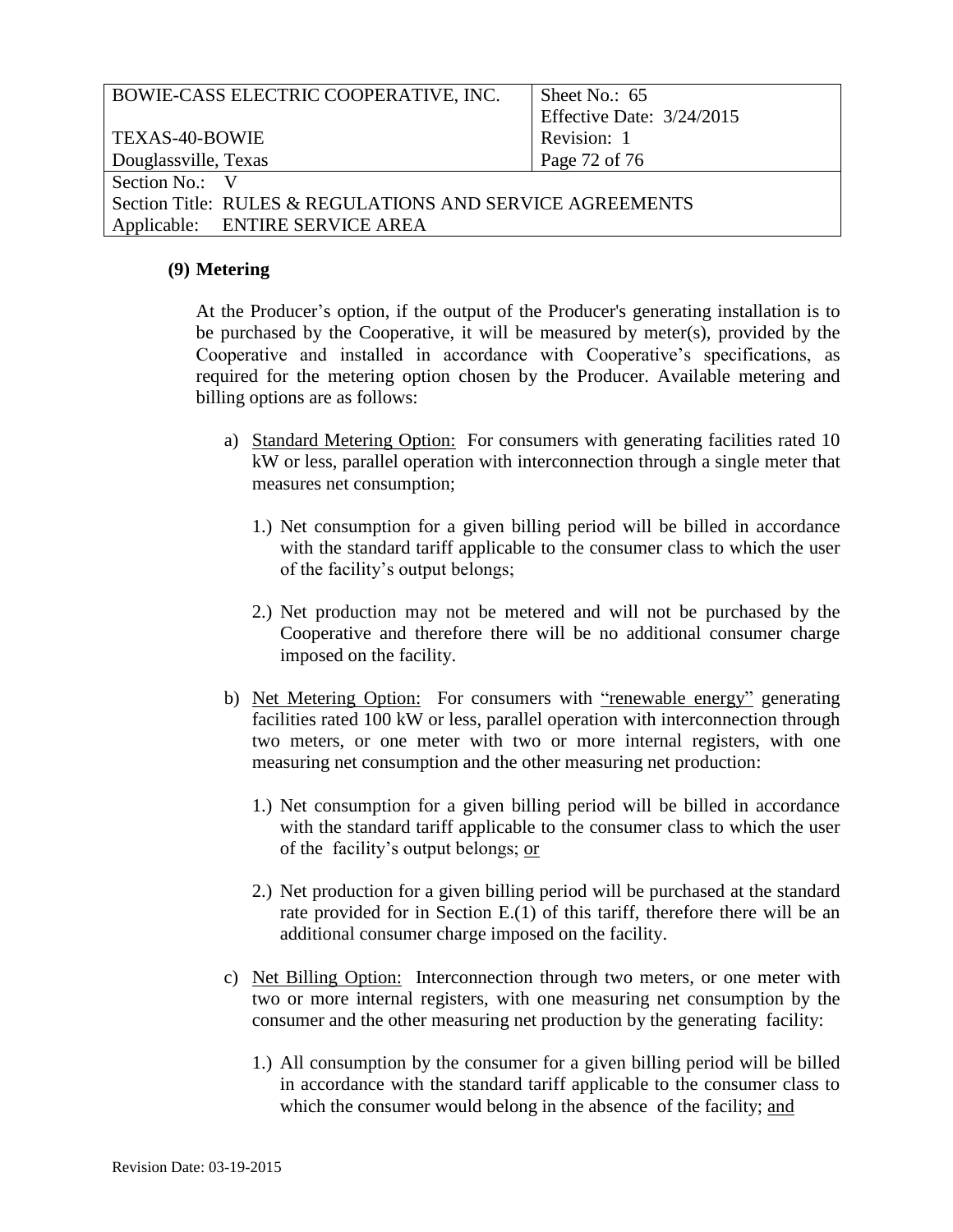| BOWIE-CASS ELECTRIC COOPERATIVE, INC.                     | Sheet No.: $65$             |
|-----------------------------------------------------------|-----------------------------|
|                                                           | Effective Date: $3/24/2015$ |
| <b>TEXAS-40-BOWIE</b>                                     | Revision: 1                 |
| Douglassville, Texas                                      | Page 73 of 76               |
| Section No.: V                                            |                             |
| Section Title: RULES & REGULATIONS AND SERVICE AGREEMENTS |                             |
| Applicable: ENTIRE SERVICE AREA                           |                             |

- 2.) All production by the facility for a given billing period will be purchased at the standard rate provided for in Section E.(1) of the tariff, therefore there will be an additional consumer charge imposed on the facility.
- d) Net Billing Option II: Interconnection through two meters with the meters being separated by no more than 200 feet in distance, with one measuring all consumption by the consumer and the other measuring all production by the generating facility:
	- 1.) All consumption by the consumer for a given billing period will be billed which the consumer would belong in the absence of the facility; and in accordance with the standard tariff applicable to the consumer class to
	- 2.) All production by the facility for a given billing period will be purchased at the standard rate provided for in Section E.(1) of the tariff, therefore there will be an additional consumer charge imposed on the facility.
	- 3.) Interconnection under this option will be treated as one consumer account and will not incur a charge for a second consumer account.
- and will not incur a charge for a second consumer account.<br>
e) Separate Billing: Interconnection through two meters with the meters being separated by more than 200 feet in distance will be treated as two separate consumer accounts and will incur a charge for a second consumer account. Consumer's account with customer owned generation will be treated and billed in accordance with options a) through d) above.

 Any necessary meter(s) or meter modification in addition to one standard service meter(s) or meter modification in addition to one standard service meter will be connection will be provided for the meter(s) at the Producer's expense in a location that is acceptable to both the Cooperative and the Producer. The Cooperative may, at its own expense, supply, install and maintain load research metering for the purpose installed, maintained and operated by the Cooperative at the Producer's expense. A of monitoring and evaluating the Producer's generating installation.

 The metered output of Producer's generating installation will be read at least monthly by the Cooperative.

 The meter(s) will, by comparison with accurate standards, be tested and calibrated as often as necessary. The Producer or the Cooperative may reasonably request such tests, and shall be given notice of not less than five (5) working days when such tests are to be made. Both the Producer and the Cooperative will have the right to be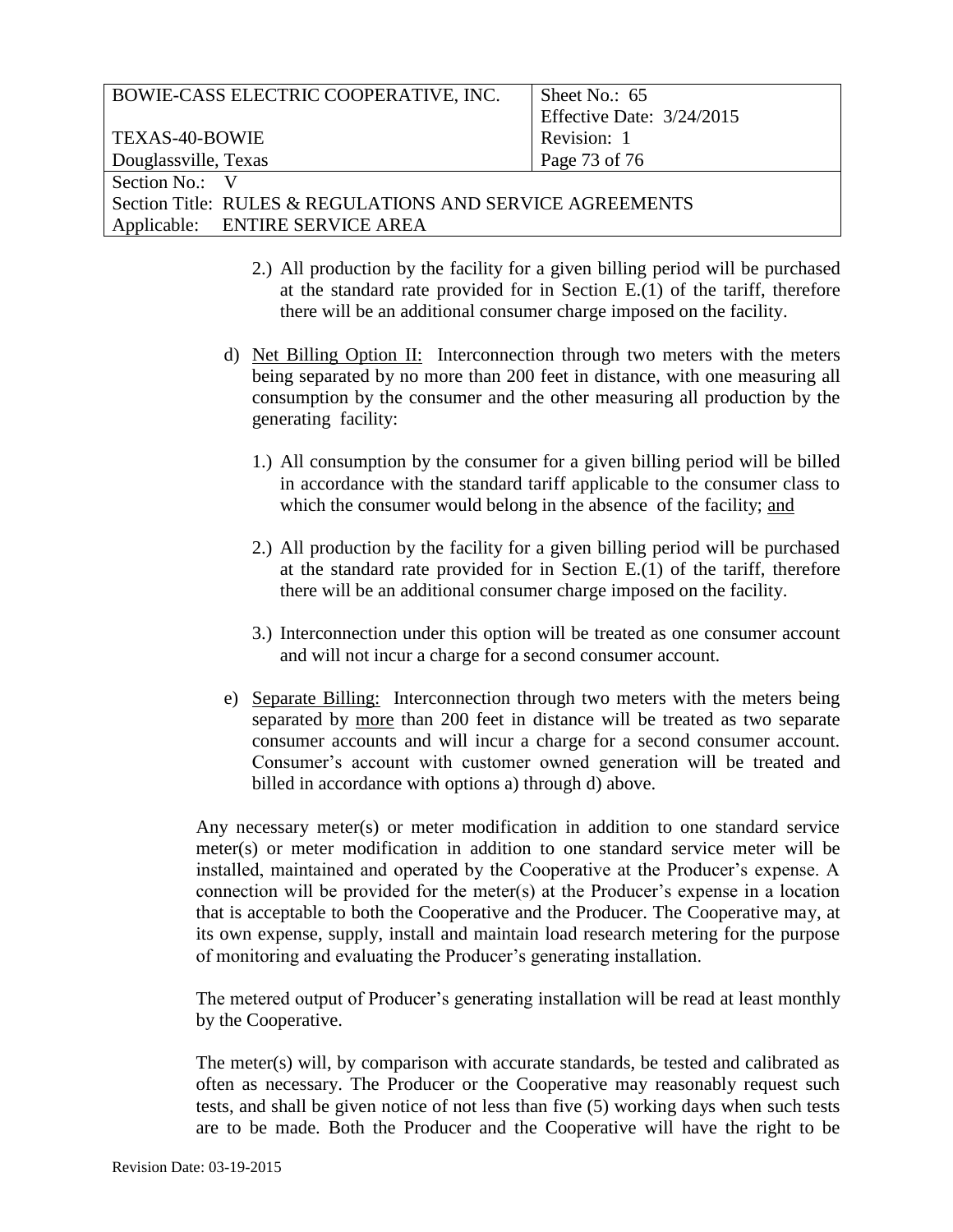| BOWIE-CASS ELECTRIC COOPERATIVE, INC.                     | Sheet No.: $65$           |
|-----------------------------------------------------------|---------------------------|
|                                                           | Effective Date: 3/24/2015 |
| TEXAS-40-BOWIE                                            | Revision: 1               |
| Douglassville, Texas                                      | Page 74 of 76             |
| Section No.: V                                            |                           |
| Section Title: RULES & REGULATIONS AND SERVICE AGREEMENTS |                           |
| Applicable: ENTIRE SERVICE AREA                           |                           |

 present at such tests. If a meter is found to be inaccurate, it shall be restored to an exist in the meter(s), then the party requesting the tests shall bear the expense of the tests. A report of the results of any test shall be furnished promptly by the party making such test to the other party. Any meter(s) registering a deviation of not more than two percent (+/-2%) from normal shall be deemed accurate. The readings of any meter(s) which have been inaccurate shall be corrected according to the percentage of inaccuracy as determined by the tests for a period of no more than ninety (90) days prior to the test. If any meter fails to register for any period, the facility output during such period shall be estimated in the best manner possible as agreed upon by the accurate condition or replaced. If the tests disclose that no unacceptable inaccuracies Cooperative and the Producer.

#### **(10) Notice of change in installation**

 Producer will notify the Cooperative in writing fifteen (15) days in advance of making any change affecting the characteristics, performance, or protection of the generating installation. If it comes to the Cooperative's attention that the modification will create or has created conditions which may be unsafe or adversely affect the Cooperative's system then it shall notify Producer and Producer shall immediately correct such condition.

# **(11) Insurance**

 Producer shall continue to maintain insurance as required by the Cooperative prior to the interconnection and shall provide proof of such insurance to the Cooperative at least annually.

# **D. Sales to Producer**

 Producer's rate class shall be designated by the Cooperative in accordance with the availability and type of service provisions in its schedules for all service including Backup, Supplementary, Interruptible, and Maintenance, if available.

# **E. Purchases from Producer**

# **(1) Rate**

The Cooperative will pay Producer for all power purchased at the following rates: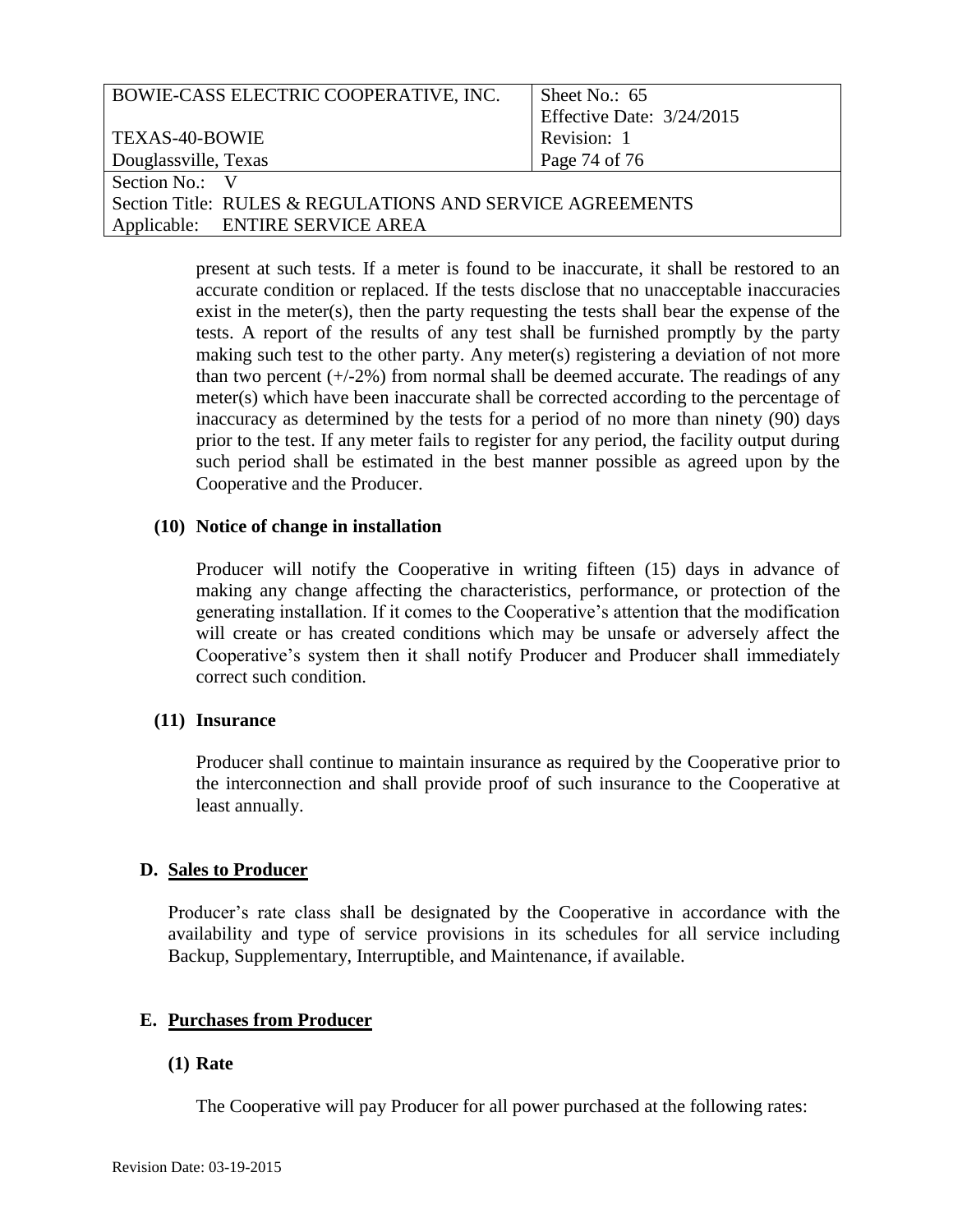| BOWIE-CASS ELECTRIC COOPERATIVE, INC.                     | Sheet No.: $65$           |
|-----------------------------------------------------------|---------------------------|
|                                                           | Effective Date: 3/24/2015 |
| TEXAS-40-BOWIE                                            | Revision: 1               |
| Douglassville, Texas                                      | Page 75 of 76             |
| Section No.: V                                            |                           |
| Section Title: RULES & REGULATIONS AND SERVICE AGREEMENTS |                           |
| Applicable: ENTIRE SERVICE AREA                           |                           |

- a) Capacity No payment except by separate firm power contract between the Producer and Cooperative.
- b) Energy The metered kWh output from the Producer will be purchased at the Cooperative's avoided cost of energy as calculated from the Cooperative's most recent wholesale power bill.

 there will be, in addition to the minimum monthly bill requirements under the applicable service rate schedule(s), a consumer service charge of \$15.00 per month In the event that the Producer exercises the option to sell power to the Cooperative, for metering and billing.

#### **(2) Methodology of purchases from Producer**

 Producer for any month will be credited the following month to offset Producer's bill and will be credited according to Cooperative's monthly cost of energy for the month of actual production by Producer's facility. The Cooperative shall read Producer's meter(s) at least monthly. Purchases from

 Credited production costs will be established by summing the monthly total energy and fuel costs then dividing by the total energy purchased ("avoided cost of energy") as calculated from the Cooperative's most recent wholesale power bill. The credited production cost will be rounded to the fifth significant digit (ie, \$0.0000x).

#### **(3) Refusal to purchase**

 The Cooperative may, at certain times and as operating conditions warrant, reasonably refuse to accept part or all of the output of the Producer's facility. Such refusal shall be based on system emergency constraints, special operating requirements, and adverse effects of the Producer's facility on the Cooperative's system or violation by the Producer of the terms of the Agreement for Interconnection and Parallel Operation of Customer-owned Generation and Co-generation.

# **(4) Refund of sale of Producer's net generation**

 The Cooperative will credit the amount of Producer's net generation to Producer's generation when consumer's credit reaches a minimum of \$100.00 aggregate. Cooperative shall be under no obligation to provide payment for consumer's credit of member account each month that net generation occurs. Cooperative will, at Producer's request, pay to Producer via standard company check proceeds from less than \$100.00 aggregate.